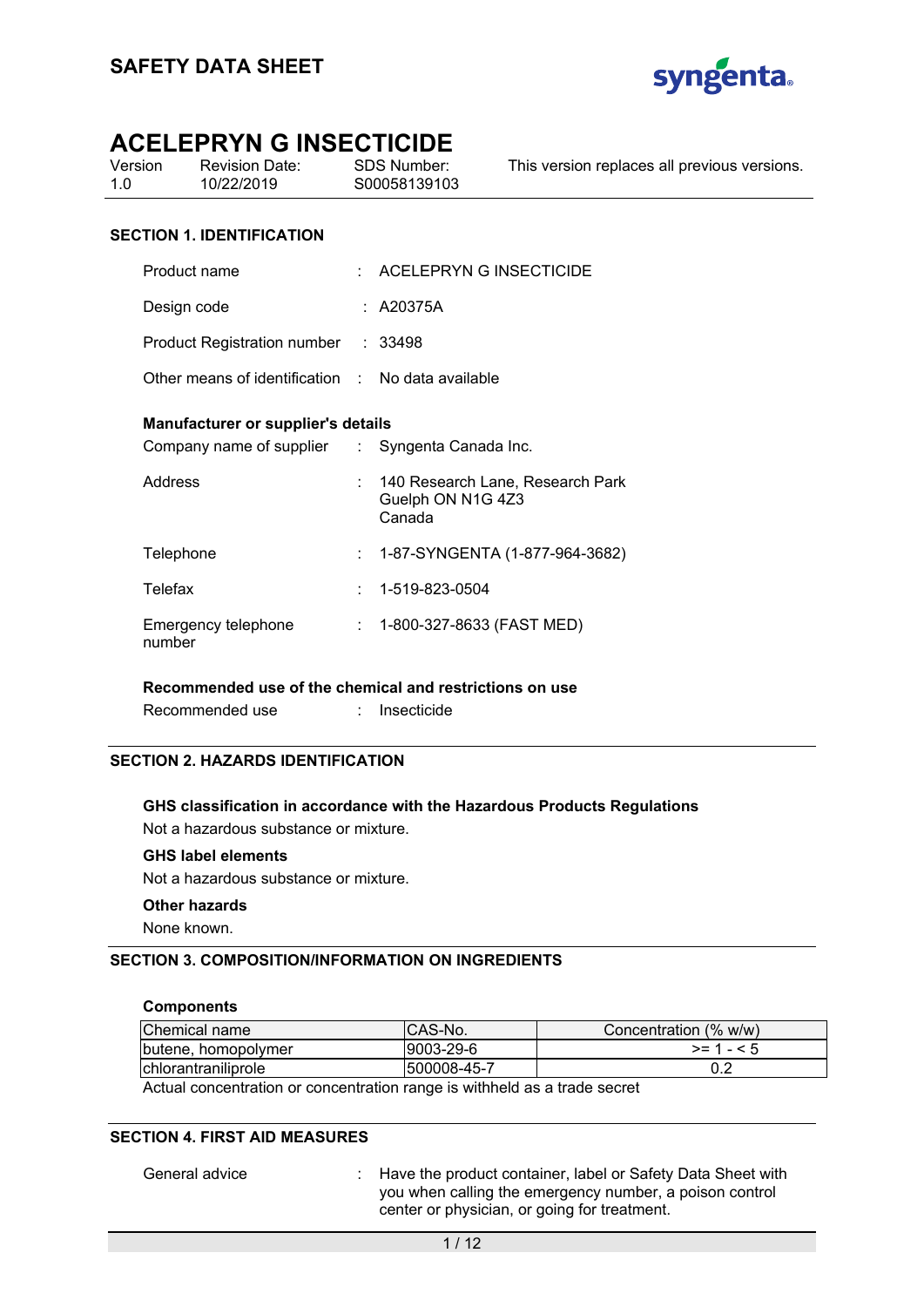

| Version<br>1.0 | <b>Revision Date:</b><br>10/22/2019                    | <b>SDS Number:</b><br>S00058139103                 | This version replaces all previous versions.                                                                                                                                                 |
|----------------|--------------------------------------------------------|----------------------------------------------------|----------------------------------------------------------------------------------------------------------------------------------------------------------------------------------------------|
| If inhaled     |                                                        | Move the victim to fresh air.<br>respiration.      | If breathing is irregular or stopped, administer artificial<br>Keep patient warm and at rest.<br>Call a physician or poison control centre immediately.                                      |
|                | In case of skin contact                                |                                                    | Take off all contaminated clothing immediately.<br>Wash off immediately with plenty of water.<br>If skin irritation persists, call a physician.<br>Wash contaminated clothing before re-use. |
|                | In case of eye contact                                 | for at least 15 minutes.<br>Remove contact lenses. | Rinse immediately with plenty of water, also under the eyelids,<br>Immediate medical attention is required.                                                                                  |
|                | If swallowed                                           | container or label.<br>Do NOT induce vomiting.     | If swallowed, seek medical advice immediately and show this                                                                                                                                  |
| delayed        | Most important symptoms<br>and effects, both acute and | Nonspecific                                        | No symptoms known or expected.                                                                                                                                                               |
|                | Notes to physician                                     | Treat symptomatically.                             | There is no specific antidote available.                                                                                                                                                     |

### **SECTION 5. FIREFIGHTING MEASURES**

| Suitable extinguishing media :                     | Extinguishing media - small fires<br>Use water spray, alcohol-resistant foam, dry chemical or<br>carbon dioxide.<br>Extinguishing media - large fires<br>Alcohol-resistant foam<br>or<br>Water spray                                |
|----------------------------------------------------|-------------------------------------------------------------------------------------------------------------------------------------------------------------------------------------------------------------------------------------|
| Unsuitable extinguishing<br>media                  | : Do not use a solid water stream as it may scatter and spread<br>fire.                                                                                                                                                             |
| Specific hazards during<br>firefighting            | As the product contains combustible organic components, fire<br>will produce dense black smoke containing hazardous<br>products of combustion (see section 10).<br>Exposure to decomposition products may be a hazard to<br>health. |
| Further information                                | Do not allow run-off from fire fighting to enter drains or water<br>courses.<br>Cool closed containers exposed to fire with water spray.                                                                                            |
| Special protective equipment :<br>for firefighters | Wear full protective clothing and self-contained breathing<br>apparatus.                                                                                                                                                            |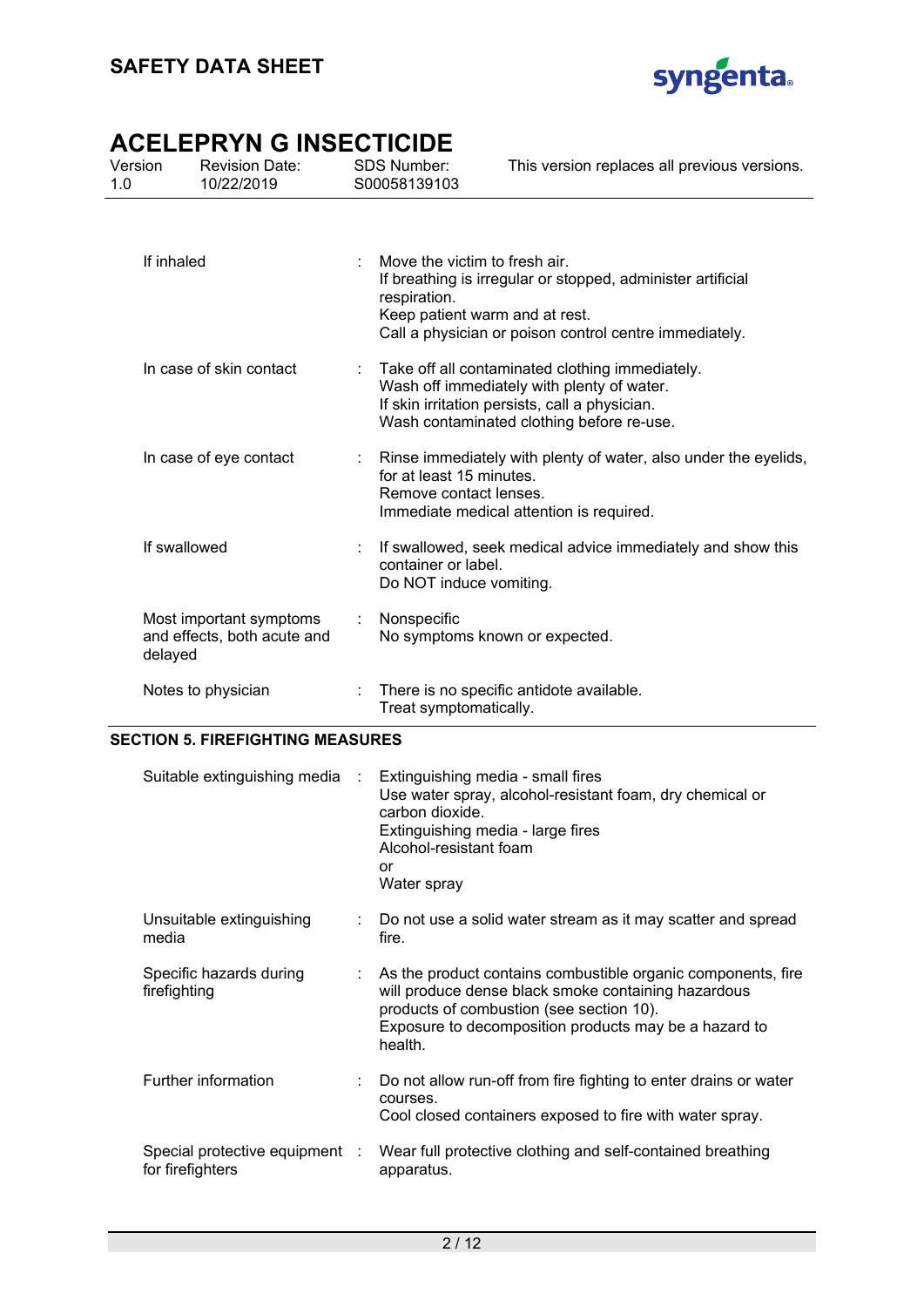

| Version | <b>Revision Date:</b> | SDS Number:  | This version replaces all previous versions. |
|---------|-----------------------|--------------|----------------------------------------------|
| 1.0     | 10/22/2019            | S00058139103 |                                              |
|         |                       |              |                                              |

### **SECTION 6. ACCIDENTAL RELEASE MEASURES**

| Personal precautions,<br>protective equipment and<br>emergency procedures | : Refer to protective measures listed in sections 7 and 8.<br>Avoid dust formation.                                                                                                                                                                                                                                                                                                                     |
|---------------------------------------------------------------------------|---------------------------------------------------------------------------------------------------------------------------------------------------------------------------------------------------------------------------------------------------------------------------------------------------------------------------------------------------------------------------------------------------------|
| Environmental precautions                                                 | : Do not flush into surface water or sanitary sewer system.<br>If the product contaminates rivers and lakes or drains inform<br>respective authorities.                                                                                                                                                                                                                                                 |
| Methods and materials for<br>containment and cleaning up                  | Contain spillage, pick up with an electrically protected vacuum<br>cleaner or by wet-brushing and transfer to a container for<br>disposal according to local regulations (see section 13).<br>Do not create a powder cloud by using a brush or compressed<br>air.<br>Clean contaminated surface thoroughly.<br>Clean with detergents. Avoid solvents.<br>Retain and dispose of contaminated wash water. |

### **SECTION 7. HANDLING AND STORAGE**

| Advice on safe handling     | No special protective measures against fire required.<br>Avoid contact with skin and eyes.<br>When using do not eat, drink or smoke.<br>For personal protection see section 8.                                        |
|-----------------------------|-----------------------------------------------------------------------------------------------------------------------------------------------------------------------------------------------------------------------|
| Conditions for safe storage | No special storage conditions required.<br>Keep containers tightly closed in a dry, cool and well-<br>ventilated place.<br>Keep out of the reach of children.<br>Keep away from food, drink and animal feedingstuffs. |

### **SECTION 8. EXPOSURE CONTROLS/PERSONAL PROTECTION**

### **Components with workplace control parameters**

| Components          | CAS-No.     | Value type<br>(Form of<br>exposure) | Control<br>parameters /<br>Permissible<br>concentration | <b>Basis</b> |
|---------------------|-------------|-------------------------------------|---------------------------------------------------------|--------------|
| chlorantraniliprole | 500008-45-7 | TWA                                 | $5 \text{ mg/m}$                                        | Syngenta     |
|                     |             | <b>TWA</b>                          | 10 $mg/m3$<br>(Total dust)                              | Supplier     |
|                     |             | TWA                                 | $5 \text{ mg/m}$<br>(Respirable dust)                   | Supplier     |

**Engineering measures** : THE FOLLOWING RECOMMENDATIONS FOR EXPOSURE CONTROLS/PERSONAL PROTECTION ARE INTENDED FOR THE MANUFACTURE, FORMULATION AND PACKAGING OF THE PRODUCT. FOR COMMERCIAL APPLICATIONS AND/OR ON-FARM APPLICATIONS CONSULT THE PRODUCT LABEL.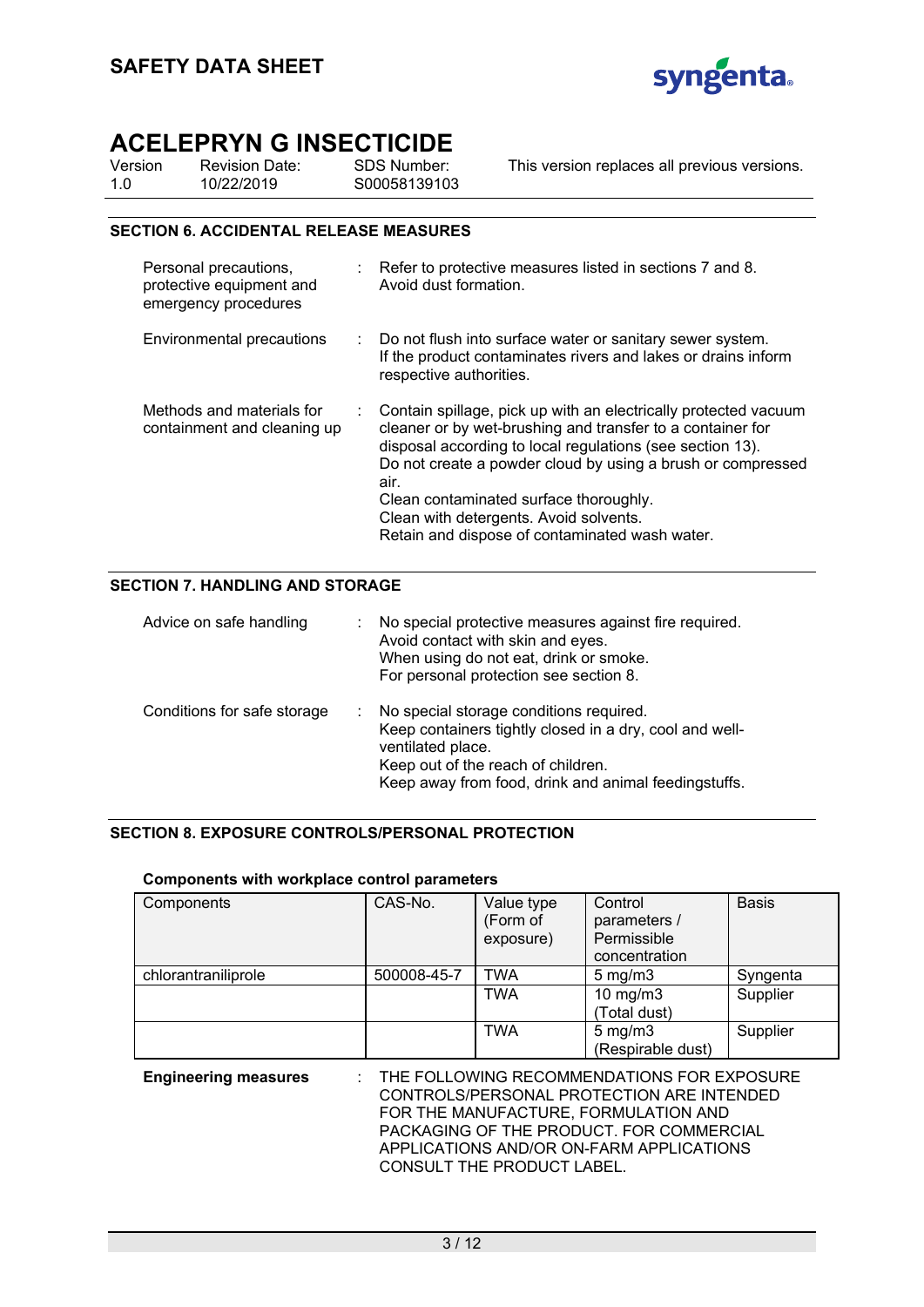

| Version<br>1.0 | <b>Revision Date:</b><br>10/22/2019 | SDS Number:<br>S00058139103 | This version replaces all previous versions.                                                                                                                                                          |
|----------------|-------------------------------------|-----------------------------|-------------------------------------------------------------------------------------------------------------------------------------------------------------------------------------------------------|
|                |                                     |                             | Containment and/or segregation is the most reliable technical<br>protection measure if exposure cannot be eliminated.                                                                                 |
|                |                                     | actual risks in use.        | The extent of these protection measures depends on the                                                                                                                                                |
|                |                                     | standards.<br>advice.       | Maintain air concentrations below occupational exposure<br>Where necessary, seek additional occupational hygiene                                                                                      |
|                | Personal protective equipment       |                             |                                                                                                                                                                                                       |
|                | Respiratory protection              | required.                   | No personal respiratory protective equipment normally<br>When workers are facing concentrations above the exposure<br>limit they must use appropriate certified respirators.                          |
|                | Hand protection                     |                             |                                                                                                                                                                                                       |
|                | Remarks                             |                             | No special protective equipment required.                                                                                                                                                             |
|                | Eye protection                      |                             | No special protective equipment required.                                                                                                                                                             |
|                | Skin and body protection            | requirements.               | No special protective equipment required.<br>Select skin and body protection based on the physical job                                                                                                |
|                | Protective measures                 |                             | The use of technical measures should always have priority<br>over the use of personal protective equipment.<br>When selecting personal protective equipment, seek<br>appropriate professional advice. |

### **SECTION 9. PHYSICAL AND CHEMICAL PROPERTIES**

| Appearance          | granules                          |
|---------------------|-----------------------------------|
| Colour              | : light brown                     |
| Odour               | slight                            |
| Odour Threshold     | No data available<br>t.           |
| pH                  | $5 - 9$<br>Concentration: 1 % w/v |
| Melting point/range | No data available                 |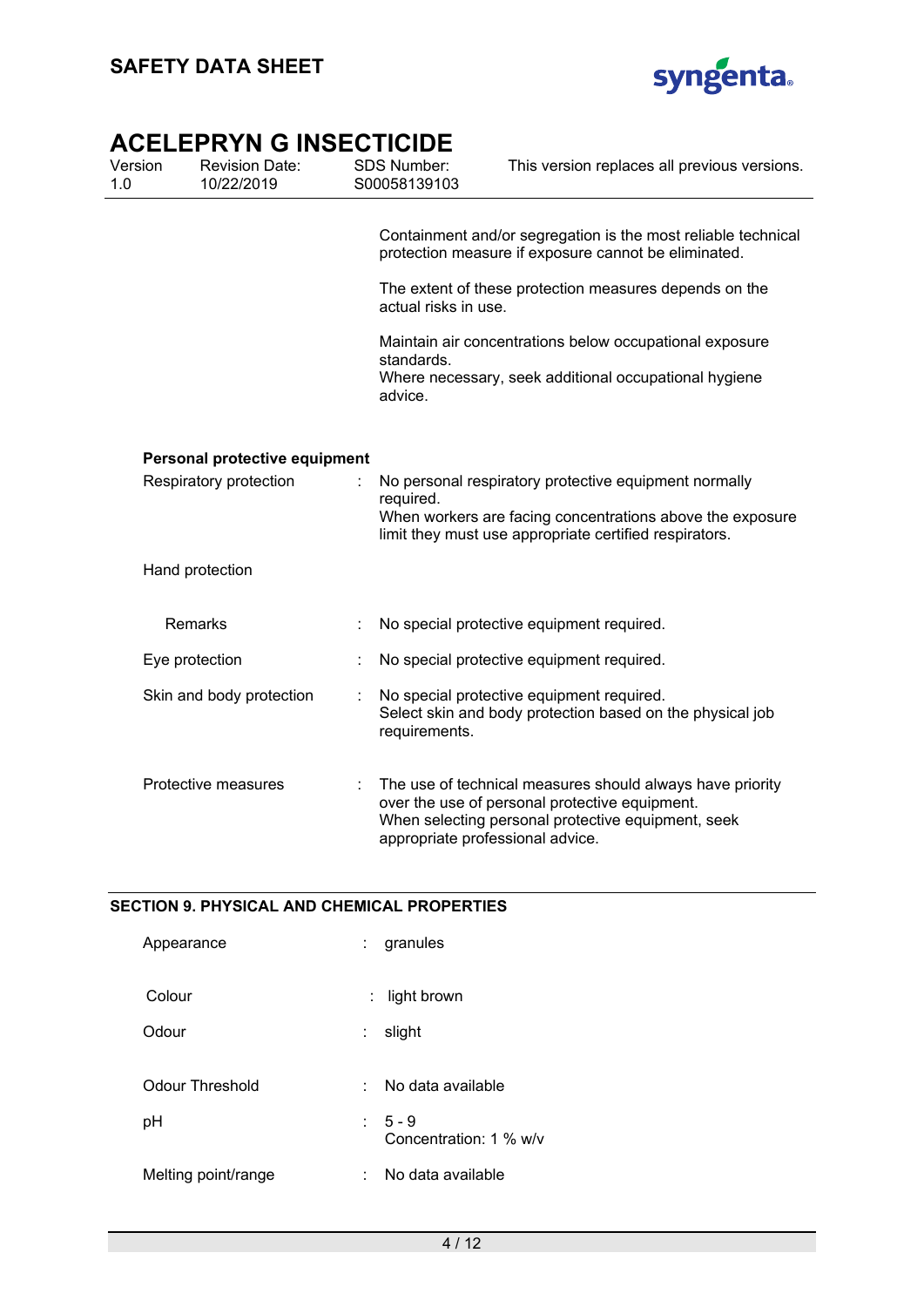

| 1.0 | Version             | LLLI I\I I\ V II\VLV I IVIDL<br><b>Revision Date:</b><br>10/22/2019 |   | SDS Number:<br>S00058139103 | This version replaces all previous versions.             |
|-----|---------------------|---------------------------------------------------------------------|---|-----------------------------|----------------------------------------------------------|
|     |                     | Boiling point/boiling range                                         | ÷ | No data available           |                                                          |
|     | Flash point         |                                                                     |   | No data available           |                                                          |
|     |                     | Evaporation rate                                                    |   | No data available           |                                                          |
|     |                     | Flammability (solid, gas)                                           |   | No data available           |                                                          |
|     |                     | Upper explosion limit / Upper<br>flammability limit                 | ÷ | No data available           |                                                          |
|     |                     | Lower explosion limit / Lower<br>flammability limit                 | ÷ | No data available           |                                                          |
|     |                     | Vapour pressure                                                     |   | No data available           |                                                          |
|     |                     | Relative vapour density                                             |   | No data available           |                                                          |
|     | <b>Bulk density</b> |                                                                     |   | $0.85$ g/ml                 |                                                          |
|     | Solubility(ies)     | Solubility in other solvents                                        | ÷ | No data available           |                                                          |
|     | octanol/water       | Partition coefficient: n-                                           |   | No data available           |                                                          |
|     |                     | Auto-ignition temperature                                           |   | No data available           |                                                          |
|     |                     | Decomposition temperature                                           |   | No data available           |                                                          |
|     | Viscosity           | Viscosity, dynamic                                                  |   | No data available           |                                                          |
|     |                     | <b>Explosive properties</b>                                         |   | Not explosive               |                                                          |
|     |                     | Oxidizing properties                                                |   |                             | The substance or mixture is not classified as oxidizing. |

### **SECTION 10. STABILITY AND REACTIVITY**

| Reactivity                            | None reasonably foreseeable.                                |
|---------------------------------------|-------------------------------------------------------------|
| Chemical stability                    | Stable under normal conditions.                             |
| Possibility of hazardous<br>reactions | No dangerous reaction known under conditions of normal use. |
| Conditions to avoid                   | No decomposition if used as directed.                       |
| Incompatible materials                | None known.                                                 |
| Hazardous decomposition<br>products   | No hazardous decomposition products are known.              |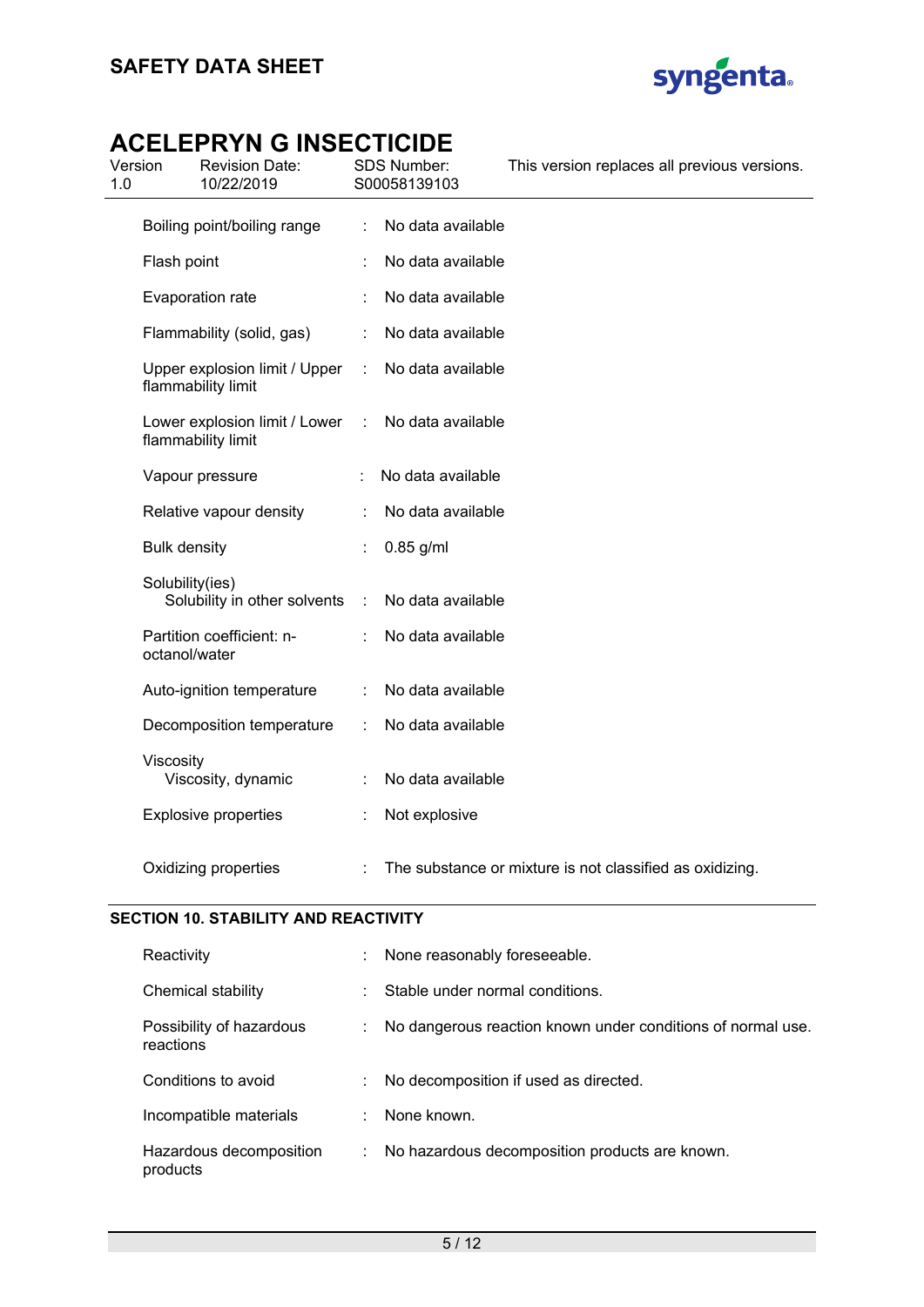

Version 1.0 Revision Date: 10/22/2019

SDS Number: S00058139103 This version replaces all previous versions.

### **SECTION 11. TOXICOLOGICAL INFORMATION**

| Information on likely routes of exposure               |    |                                                                                                                                                              |  |  |
|--------------------------------------------------------|----|--------------------------------------------------------------------------------------------------------------------------------------------------------------|--|--|
| Ingestion<br>Inhalation<br>Skin contact<br>Eye contact |    |                                                                                                                                                              |  |  |
| <b>Acute toxicity</b>                                  |    |                                                                                                                                                              |  |  |
| <b>Product:</b>                                        |    |                                                                                                                                                              |  |  |
| Acute oral toxicity                                    | ÷  | LD50 (Rat): $> 5,000$ mg/kg                                                                                                                                  |  |  |
| Acute inhalation toxicity                              |    | : $LC50$ (Rat): $> 6.2$ mg/l<br>Exposure time: 4 h<br>Test atmosphere: dust/mist<br>Assessment: The substance or mixture has no acute<br>inhalation toxicity |  |  |
| Acute dermal toxicity                                  |    | : LD50 (Rat): $> 5,000$ mg/kg                                                                                                                                |  |  |
| Components:                                            |    |                                                                                                                                                              |  |  |
| chlorantraniliprole:                                   |    |                                                                                                                                                              |  |  |
| Acute oral toxicity                                    | ÷  | LD50 (Rat): $> 5,000$ mg/kg                                                                                                                                  |  |  |
| Acute inhalation toxicity                              |    | : $LC50$ (Rat): $> 5.2$ mg/l<br>Exposure time: 4 h<br>Test atmosphere: dust/mist<br>Assessment: The substance or mixture has no acute<br>inhalation toxicity |  |  |
| Acute dermal toxicity                                  |    | : LD50 (Rat): $> 5,000$ mg/kg                                                                                                                                |  |  |
| <b>Skin corrosion/irritation</b>                       |    |                                                                                                                                                              |  |  |
| <b>Product:</b>                                        |    |                                                                                                                                                              |  |  |
| <b>Species</b>                                         | İ, | Rabbit                                                                                                                                                       |  |  |
| Result                                                 |    | No skin irritation                                                                                                                                           |  |  |
| Components:                                            |    |                                                                                                                                                              |  |  |
| butene, homopolymer:                                   |    |                                                                                                                                                              |  |  |
| Result                                                 |    | Irritating to skin.                                                                                                                                          |  |  |
| chlorantraniliprole:                                   |    |                                                                                                                                                              |  |  |
| Species                                                |    | Rabbit                                                                                                                                                       |  |  |
| Result                                                 |    | No skin irritation                                                                                                                                           |  |  |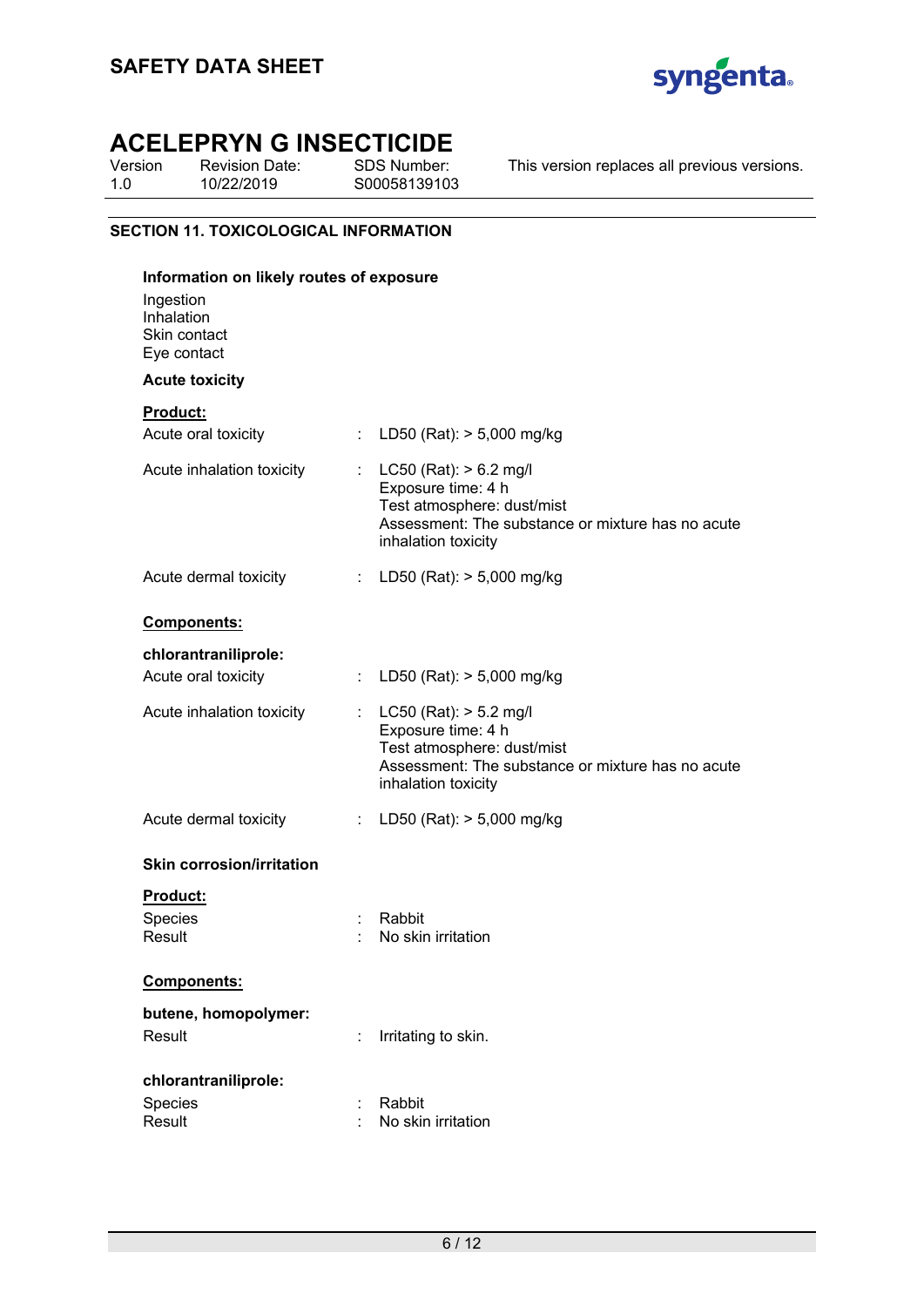

| Version<br>1.0    | <b>Revision Date:</b><br>10/22/2019   |   | SDS Number:<br>S00058139103 | This version replaces all previous versions.          |  |  |  |
|-------------------|---------------------------------------|---|-----------------------------|-------------------------------------------------------|--|--|--|
|                   | Serious eye damage/eye irritation     |   |                             |                                                       |  |  |  |
| <b>Product:</b>   |                                       |   |                             |                                                       |  |  |  |
| Species<br>Result |                                       |   | Rabbit<br>No eye irritation |                                                       |  |  |  |
|                   | Components:                           |   |                             |                                                       |  |  |  |
|                   | chlorantraniliprole:                  |   |                             |                                                       |  |  |  |
| Species           |                                       |   | Rabbit                      |                                                       |  |  |  |
| Result            |                                       |   | No eye irritation           |                                                       |  |  |  |
|                   | Respiratory or skin sensitisation     |   |                             |                                                       |  |  |  |
| Product:          |                                       |   |                             |                                                       |  |  |  |
| Species           |                                       |   | Mouse                       |                                                       |  |  |  |
| Result            |                                       |   |                             | Did not cause sensitisation on laboratory animals.    |  |  |  |
|                   | Components:                           |   |                             |                                                       |  |  |  |
|                   | chlorantraniliprole:                  |   |                             |                                                       |  |  |  |
| Species           |                                       |   | Guinea pig                  |                                                       |  |  |  |
| Result            |                                       |   |                             | Did not cause sensitisation on laboratory animals.    |  |  |  |
|                   | <b>Germ cell mutagenicity</b>         |   |                             |                                                       |  |  |  |
|                   | Components:                           |   |                             |                                                       |  |  |  |
|                   | chlorantraniliprole:                  |   |                             |                                                       |  |  |  |
|                   | Germ cell mutagenicity -              |   |                             | : Animal testing did not show any mutagenic effects.  |  |  |  |
|                   | Assessment                            |   |                             |                                                       |  |  |  |
|                   | Carcinogenicity                       |   |                             |                                                       |  |  |  |
|                   | <b>Components:</b>                    |   |                             |                                                       |  |  |  |
|                   | chlorantraniliprole:                  |   |                             |                                                       |  |  |  |
|                   | Carcinogenicity -<br>Assessment       |   |                             | No evidence of carcinogenicity in animal studies.     |  |  |  |
|                   | <b>Reproductive toxicity</b>          |   |                             |                                                       |  |  |  |
|                   | <b>Components:</b>                    |   |                             |                                                       |  |  |  |
|                   | chlorantraniliprole:                  |   |                             |                                                       |  |  |  |
|                   | Reproductive toxicity -<br>Assessment | ÷ |                             | Animal testing did not show any effects on fertility. |  |  |  |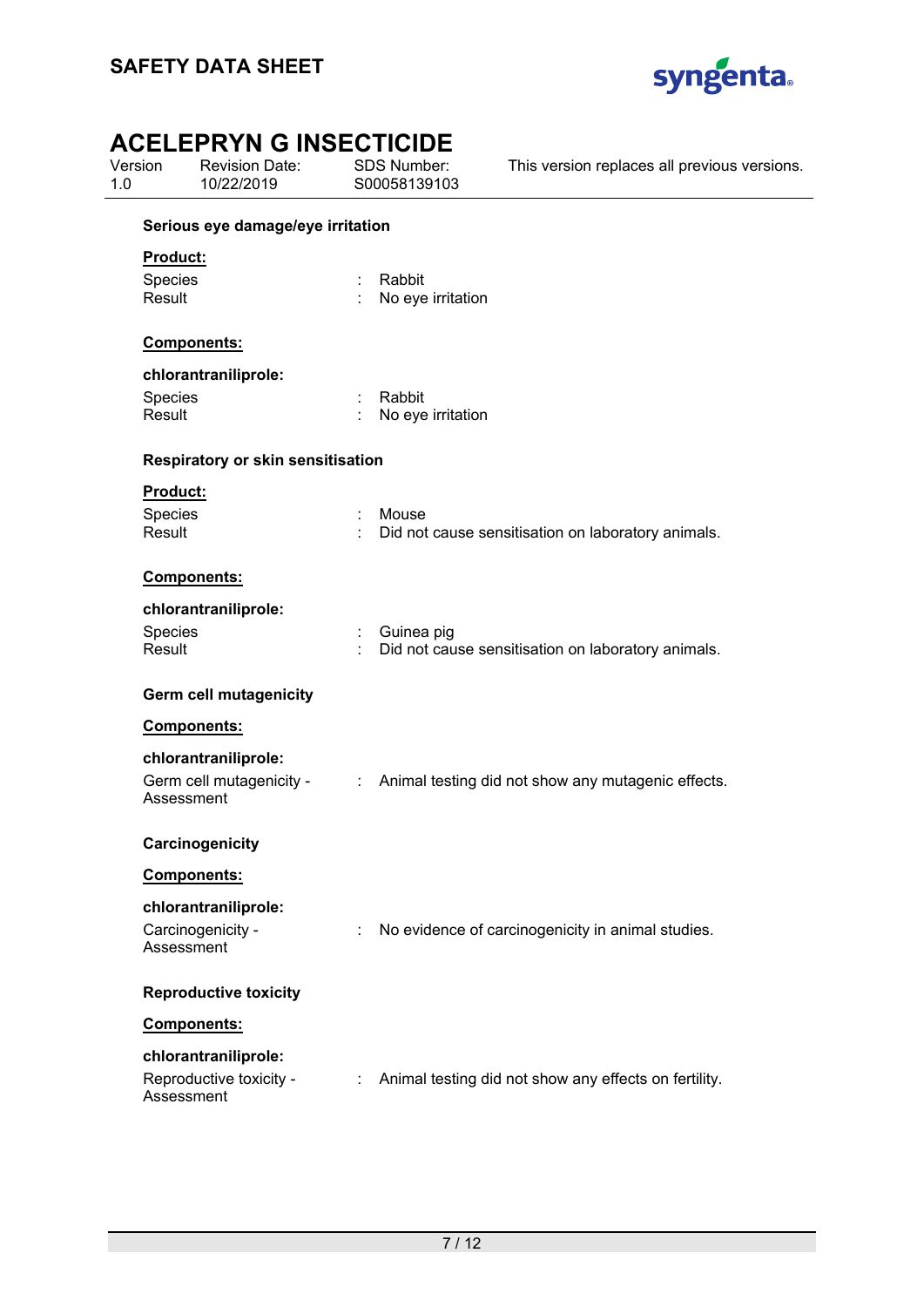

| AUCLEMENTIN U INJEUTIUIDE<br>Version<br><b>Revision Date:</b><br>10/22/2019<br>1.0 |                    |                                                                       | <b>SDS Number:</b><br>S00058139103 |                                  | This version replaces all previous versions.                                                               |
|------------------------------------------------------------------------------------|--------------------|-----------------------------------------------------------------------|------------------------------------|----------------------------------|------------------------------------------------------------------------------------------------------------|
|                                                                                    |                    | <b>STOT - single exposure</b>                                         |                                    |                                  |                                                                                                            |
|                                                                                    |                    | Components:                                                           |                                    |                                  |                                                                                                            |
|                                                                                    | Assessment         | chlorantraniliprole:                                                  |                                    | organ toxicant, single exposure. | The substance or mixture is not classified as specific target                                              |
|                                                                                    |                    | <b>STOT - repeated exposure</b>                                       |                                    |                                  |                                                                                                            |
|                                                                                    |                    | Components:                                                           |                                    |                                  |                                                                                                            |
|                                                                                    | Assessment         | chlorantraniliprole:                                                  |                                    |                                  | The substance or mixture is not classified as specific target<br>organ toxicant, repeated exposure.        |
|                                                                                    |                    | <b>Repeated dose toxicity</b>                                         |                                    |                                  |                                                                                                            |
|                                                                                    |                    | Components:                                                           |                                    |                                  |                                                                                                            |
|                                                                                    | Remarks            | chlorantraniliprole:                                                  |                                    |                                  | The substance or mixture is not classified as specific target<br>organ toxicant, repeated exposure.        |
|                                                                                    |                    | <b>Aspiration toxicity</b>                                            |                                    |                                  |                                                                                                            |
|                                                                                    |                    | Components:                                                           |                                    |                                  |                                                                                                            |
|                                                                                    |                    | butene, homopolymer:<br>May be fatal if swallowed and enters airways. |                                    |                                  |                                                                                                            |
|                                                                                    |                    | chlorantraniliprole:<br>No aspiration toxicity classification         |                                    |                                  |                                                                                                            |
|                                                                                    |                    | <b>SECTION 12. ECOLOGICAL INFORMATION</b>                             |                                    |                                  |                                                                                                            |
|                                                                                    | <b>Ecotoxicity</b> |                                                                       |                                    |                                  |                                                                                                            |
|                                                                                    | Product:           |                                                                       |                                    |                                  |                                                                                                            |
|                                                                                    |                    | <b>Ecotoxicology Assessment</b>                                       |                                    |                                  |                                                                                                            |
|                                                                                    |                    | Chronic aquatic toxicity                                              |                                    |                                  | Classification of the product is based on the summation of the<br>concentrations of classified components. |
|                                                                                    |                    | Components:                                                           |                                    |                                  |                                                                                                            |
|                                                                                    |                    | chlorantraniliprole:<br>Toxicity to fish                              |                                    |                                  | LC50 (Oncorhynchus mykiss (rainbow trout)): > 13.8 mg/l                                                    |

LC50 (Lepomis macrochirus (Bluegill sunfish)): > 15.1 mg/l Exposure time: 96 h

Exposure time: 96 h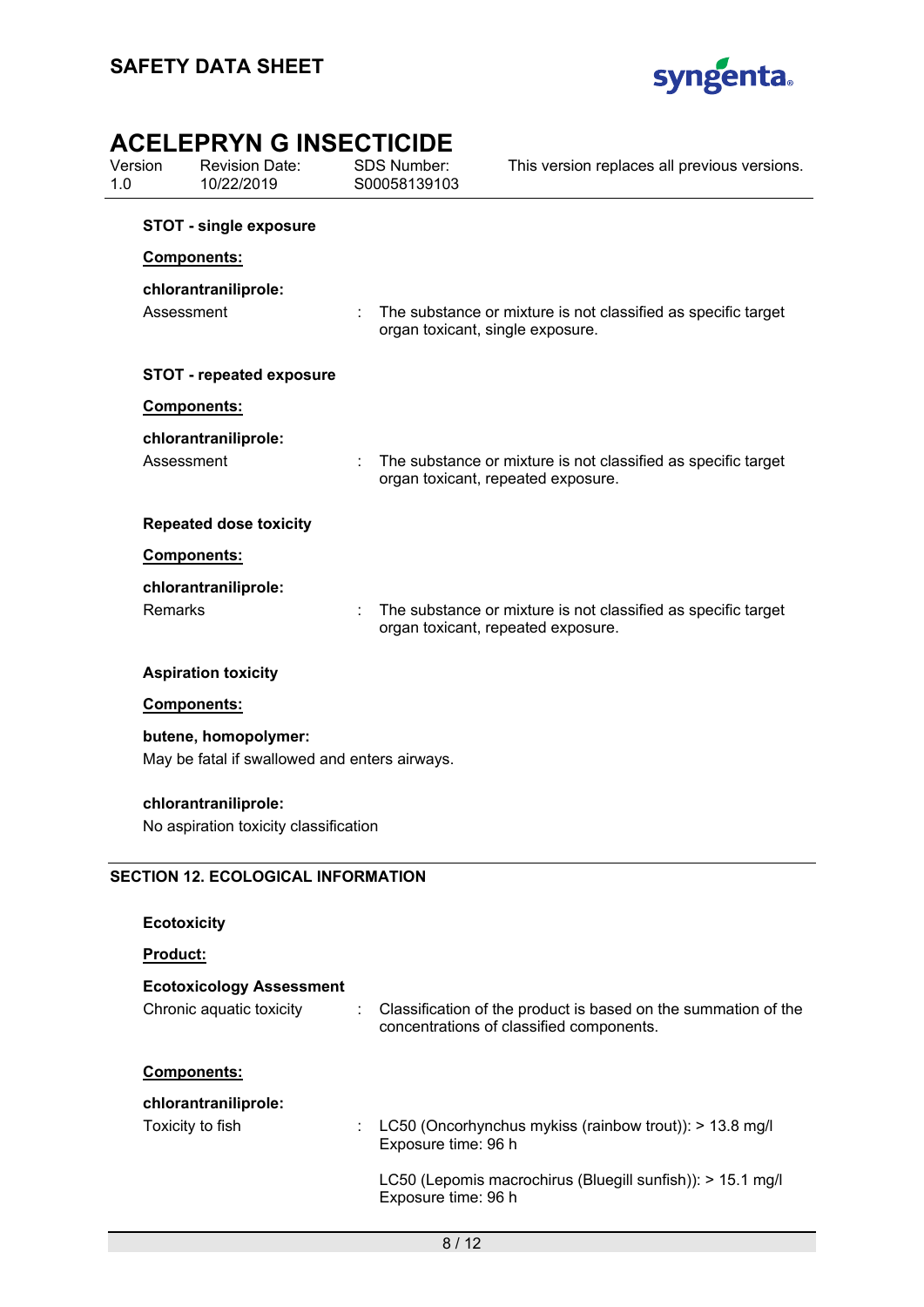

| 1.0 | Version                              | <b>Revision Date:</b><br>10/22/2019                                            |   | SDS Number:<br>S00058139103                                                                           | This version replaces all previous versions.               |
|-----|--------------------------------------|--------------------------------------------------------------------------------|---|-------------------------------------------------------------------------------------------------------|------------------------------------------------------------|
|     |                                      |                                                                                |   |                                                                                                       |                                                            |
|     | aquatic invertebrates                |                                                                                |   | Toxicity to daphnia and other : EC50 (Daphnia magna (Water flea)): 0.0116 mg/l<br>Exposure time: 48 h |                                                            |
|     | plants                               | Toxicity to algae/aquatic                                                      | ÷ | mg/l<br>Exposure time: 96 h                                                                           | ErC50 (Pseudokirchneriella subcapitata (green algae)): > 2 |
|     |                                      |                                                                                |   | Exposure time: 14 d                                                                                   | EC50 (Lemna gibba (gibbous duckweed)): > 2 mg/l            |
|     | toxicity)                            | M-Factor (Acute aquatic                                                        |   | 10                                                                                                    |                                                            |
|     | toxicity)                            | Toxicity to fish (Chronic                                                      | ÷ | Exposure time: 90 d                                                                                   | NOEC (Oncorhynchus mykiss (rainbow trout)): 0.11 mg/l      |
|     |                                      | Toxicity to daphnia and other :<br>aquatic invertebrates<br>(Chronic toxicity) |   | Exposure time: 21 d                                                                                   | NOEC (Daphnia magna (Water flea)): 0.00447 mg/l            |
|     |                                      |                                                                                |   | Exposure time: 28 d                                                                                   | NOEC (Chironomus riparius (harlequin fly)): 0.0025 mg/l    |
|     | toxicity)                            | M-Factor (Chronic aquatic                                                      | ÷ | 10                                                                                                    |                                                            |
|     | <b>Persistence and degradability</b> |                                                                                |   |                                                                                                       |                                                            |
|     |                                      | <b>Components:</b>                                                             |   |                                                                                                       |                                                            |
|     |                                      | chlorantraniliprole:<br>Biodegradability                                       |   | Result: Not readily biodegradable.                                                                    |                                                            |
|     |                                      | <b>Bioaccumulative potential</b>                                               |   |                                                                                                       |                                                            |
|     |                                      | Components:                                                                    |   |                                                                                                       |                                                            |
|     |                                      | chlorantraniliprole:<br><b>Bioaccumulation</b>                                 |   |                                                                                                       | Remarks: Does not bioaccumulate.                           |
|     |                                      | <b>Mobility in soil</b>                                                        |   |                                                                                                       |                                                            |
|     |                                      | <b>Components:</b>                                                             |   |                                                                                                       |                                                            |
|     |                                      | chlorantraniliprole:<br>Distribution among<br>environmental compartments       |   | Remarks: immobile                                                                                     |                                                            |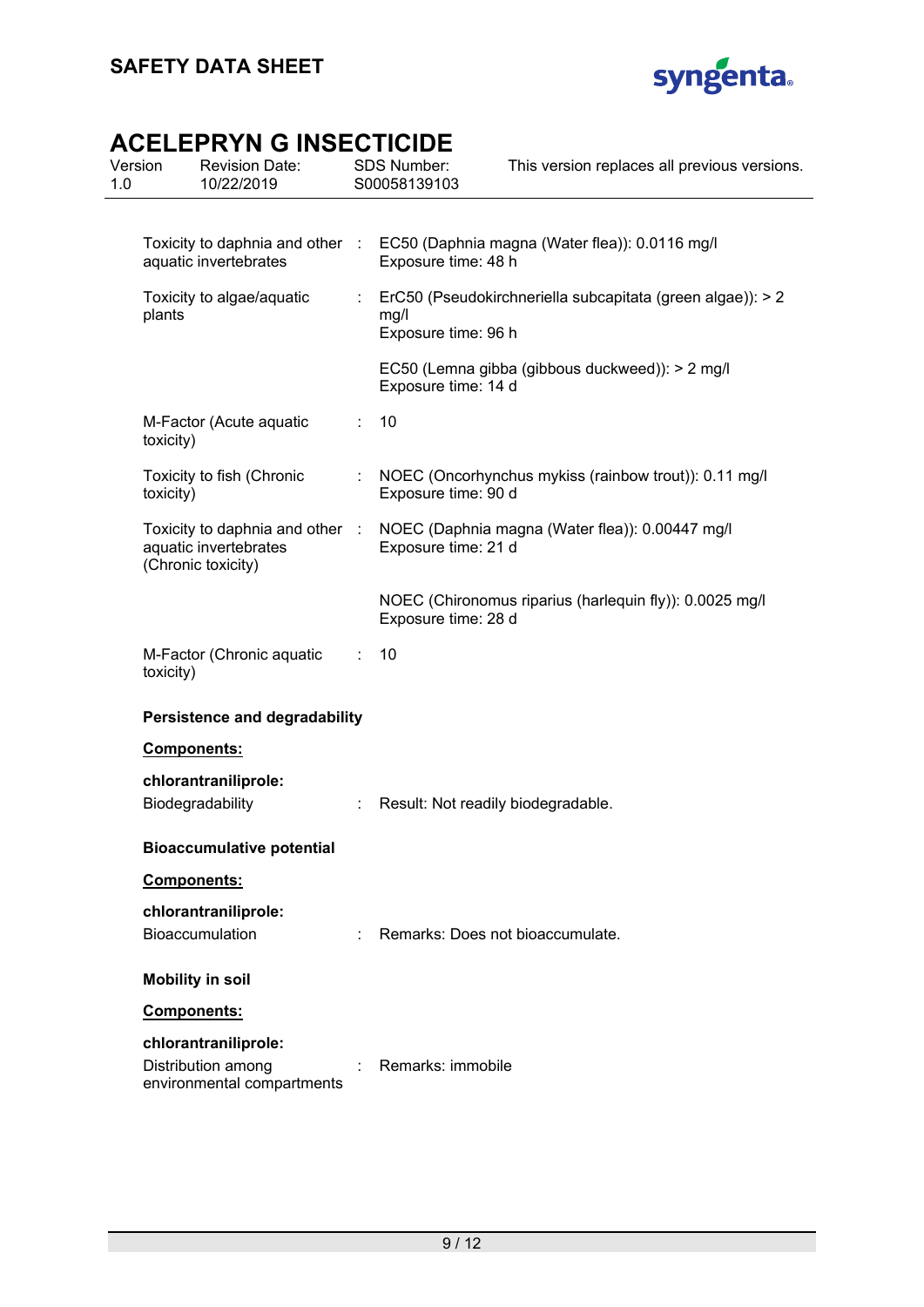

Version 1.0 Revision Date: 10/22/2019

SDS Number: S00058139103

This version replaces all previous versions.

### **Other adverse effects**

### **Components:**

### **chlorantraniliprole:**

Results of PBT and vPvB assessment : This substance is not considered to be persistent, bioaccumulating and toxic (PBT). This substance is not considered to be very persistent and very bioaccumulating (vPvB).

### **SECTION 13. DISPOSAL CONSIDERATIONS**

| <b>Disposal methods</b> |                                                                                                                                                                                                                                                                                            |  |
|-------------------------|--------------------------------------------------------------------------------------------------------------------------------------------------------------------------------------------------------------------------------------------------------------------------------------------|--|
| Waste from residues     | : Refer to the product label for specific disposal/recycling<br>information                                                                                                                                                                                                                |  |
|                         | Do not contaminate ponds, waterways or ditches with<br>chemical or used container.<br>Do not dispose of waste into sewer.<br>Where possible recycling is preferred to disposal or<br>incineration.<br>If recycling is not practicable, dispose of in compliance with<br>local regulations. |  |
| Contaminated packaging  | Refer to the product label for specific disposal/recycling<br>information                                                                                                                                                                                                                  |  |
|                         | Empty remaining contents.<br>Triple rinse containers.<br>Empty containers should be taken to an approved waste<br>handling site for recycling or disposal.<br>Do not re-use empty containers.                                                                                              |  |

### **SECTION 14. TRANSPORT INFORMATION**

### **International Regulations**

### **UNRTDG**

Not regulated as a dangerous good

### **IATA-DGR**

Not regulated as a dangerous good

### **IMDG-Code** Not regulated as a dangerous good

### **Transport in bulk according to Annex II of MARPOL 73/78 and the IBC Code**

Not applicable for product as supplied.

### **National Regulations**

### **TDG**

Not regulated as a dangerous good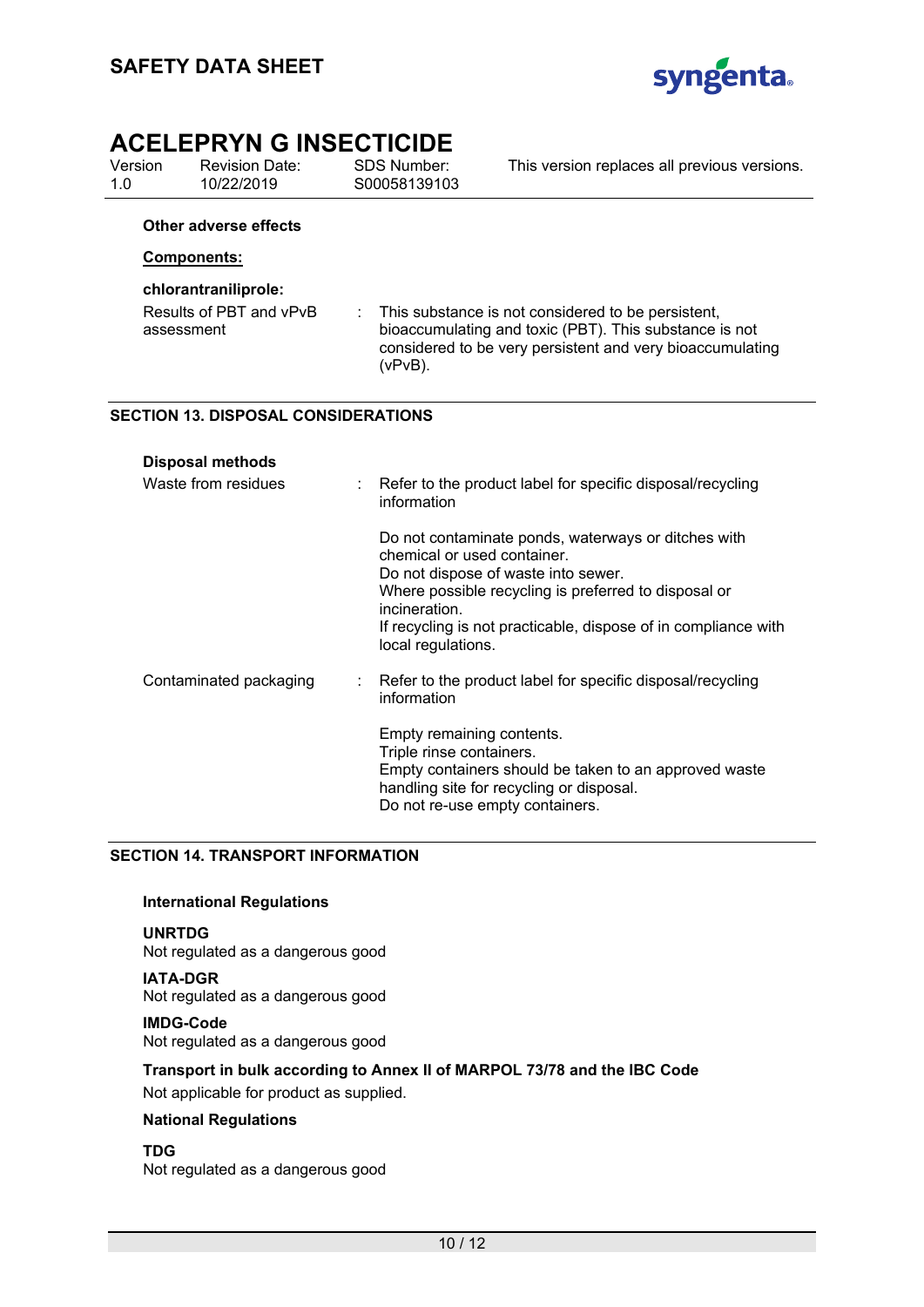

Version 1.0 Revision Date: 10/22/2019

SDS Number: S00058139103

This version replaces all previous versions.

### **SECTION 15. REGULATORY INFORMATION**

Warning, contains the allergen milk

Read the label, authorised under the Pest Control Products Act, prior to using or handling the pest control product

This chemical is a pest control product registered by Health Canada Pest Management Regulatory Agency and is subject to certain labelling requirements under the Pest Control Products Act. These requirements differ from the classification criteria and hazard information required for GHS-consistent safety data sheets. The following is the hazard information required on the pest control product label: There are Canada-specific environmental requirements for handling, use, and disposal of this pest control product that are indicated on the label.

### **The components of this product are reported in the following inventories:**

DSL **EXECUTE:** This product contains the following components that are not on the Canadian DSL nor NDSL.

chlorantraniliprole

dolomite (CaMg(CO3)2)

**Canadian lists**

No substances are subject to a Significant New Activity Notification.

### **SECTION 16. OTHER INFORMATION**

### **Full text of other abbreviations**

AICS - Australian Inventory of Chemical Substances; ANTT - National Agency for Transport by Land of Brazil; ASTM - American Society for the Testing of Materials; bw - Body weight; CMR - Carcinogen, Mutagen or Reproductive Toxicant; DIN - Standard of the German Institute for Standardisation; DSL - Domestic Substances List (Canada); ECx - Concentration associated with x% response; ELx - Loading rate associated with x% response; EmS - Emergency Schedule; ENCS - Existing and New Chemical Substances (Japan); ErCx - Concentration associated with x% growth rate response; ERG - Emergency Response Guide; GHS - Globally Harmonized System; GLP - Good Laboratory Practice; IARC - International Agency for Research on Cancer; IATA - International Air Transport Association; IBC - International Code for the Construction and Equipment of Ships carrying Dangerous Chemicals in Bulk; IC50 - Half maximal inhibitory concentration; ICAO - International Civil Aviation Organization; IECSC - Inventory of Existing Chemical Substances in China; IMDG - International Maritime Dangerous Goods; IMO - International Maritime Organization; ISHL - Industrial Safety and Health Law (Japan); ISO - International Organisation for Standardization; KECI - Korea Existing Chemicals Inventory; LC50 - Lethal Concentration to 50 % of a test population; LD50 - Lethal Dose to 50% of a test population (Median Lethal Dose); MARPOL - International Convention for the Prevention of Pollution from Ships; n.o.s. - Not Otherwise Specified; Nch - Chilean Norm; NO(A)EC - No Observed (Adverse) Effect Concentration; NO(A)EL - No Observed (Adverse) Effect Level; NOELR - No Observable Effect Loading Rate; NOM - Official Mexican Norm; NTP - National Toxicology Program; NZIoC - New Zealand Inventory of Chemicals; OECD - Organization for Economic Co-operation and Development; OPPTS - Office of Chemical Safety and Pollution Prevention; PBT - Persistent, Bioaccumulative and Toxic substance; PICCS - Philippines Inventory of Chemicals and Chemical Substances; (Q)SAR - (Quantitative) Structure Activity Relationship; REACH - Regulation (EC) No 1907/2006 of the European Parliament and of the Council concerning the Registration, Evaluation, Authorisation and Restriction of Chemicals;